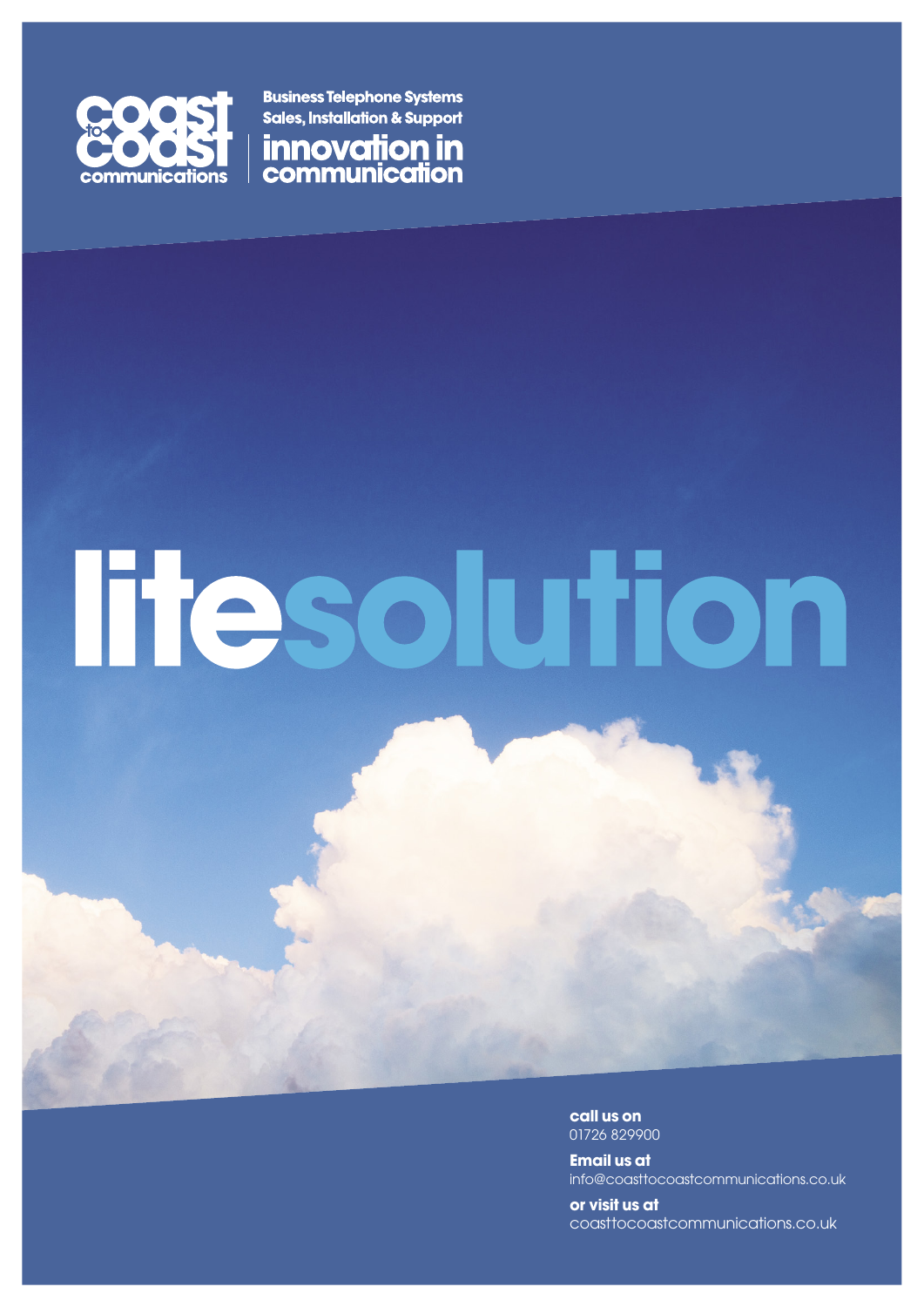

### **a heavyweight punch!**

LITE is a slimmed down version of the Business solution, which has been built with small businesses in mind. It includes a Mobile app for both iOS and Android, so users can always be reached and 1,000 minutes of free calls per user per month.

While it retains the core functionality of the main Business product, features that are unnecessary in a smaller business environment have been taken out. Importantly, however, the quality of service remains the same, as it still uses exactly the same technology as the business version, making the system more cost effective.

Unlike other 'seat only' solutions, LITE is not a build-it-yourself solution we have done all the hard work for you so that LITE is a perfect fit for your business. It includes all the essentials, a handset, an attractive call bundle and those business critical features which you can see overleaf, such as conference calling and voicemail.

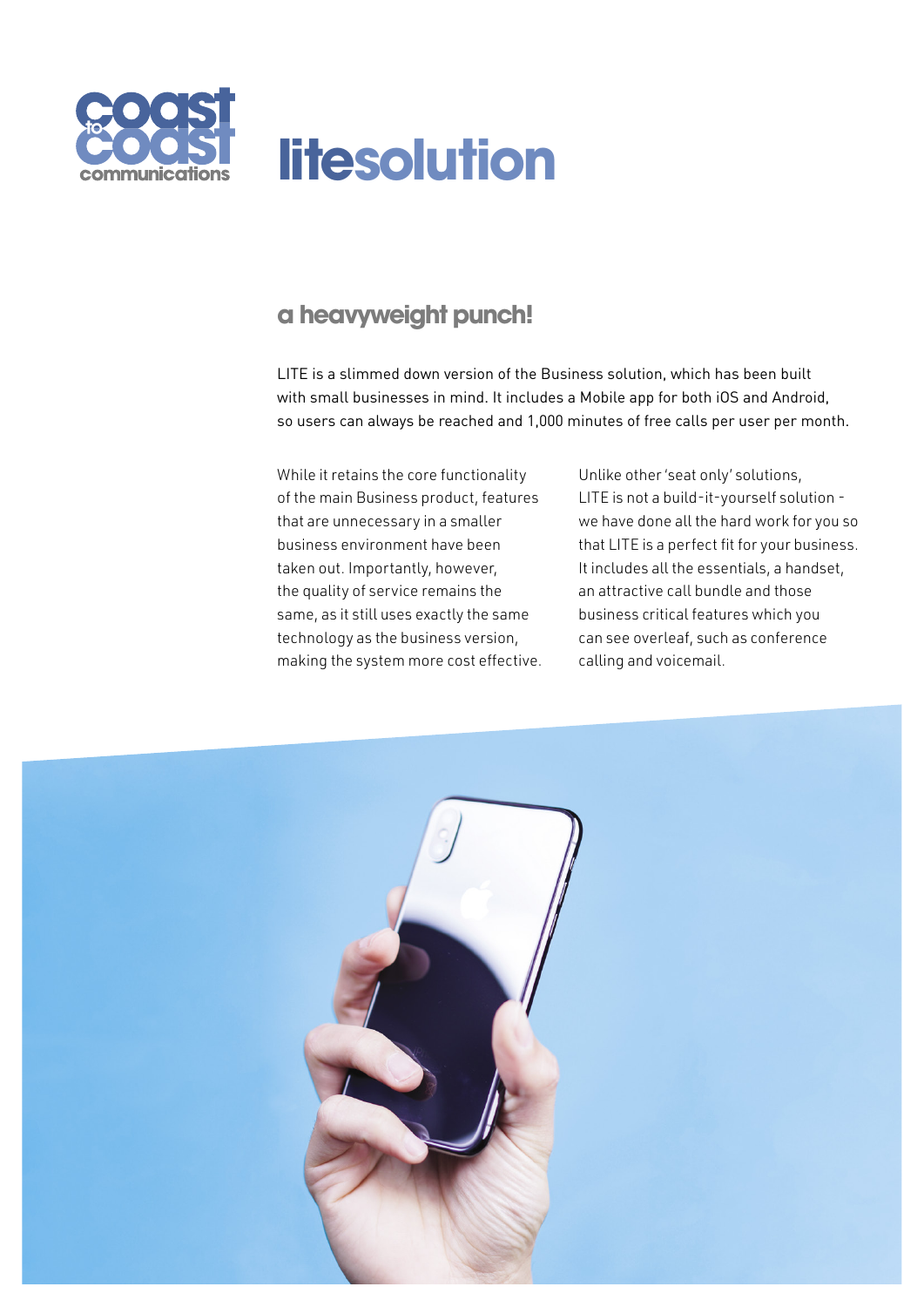

## **keyfeatures**

Our Lite product comes with a streamlined set of call handling and management features, supported by the same top level technology, and all operated through an easy-to-use interface.



**MOBILE PAIRING** Sync your mobile with your office handset. Never miss a call



**CONFERENCE CALLING**

Set up a private virtual conference room with external dial ins



**AUTO ATTENDANT** Handle calls professionally and efficiently



**CALL MANAGEMENT** Top-of-the-range features that make call-handling a breeze



**EXTENSION** Reach people in 3 or 4 digits, wherever you are



**CALL QUEUEING** Never lose a customer when you've got them on hold

**MOBILE APPS** Manage the whole phone system from your smart phone



**UNIFIED VOICEMAIL** Pick up all your voicemail from any device, anywhere



**CALL GROUPS** Directs call super effectively and never miss a call

**SPEAKERPHONE PAGING** Call out to all extensions